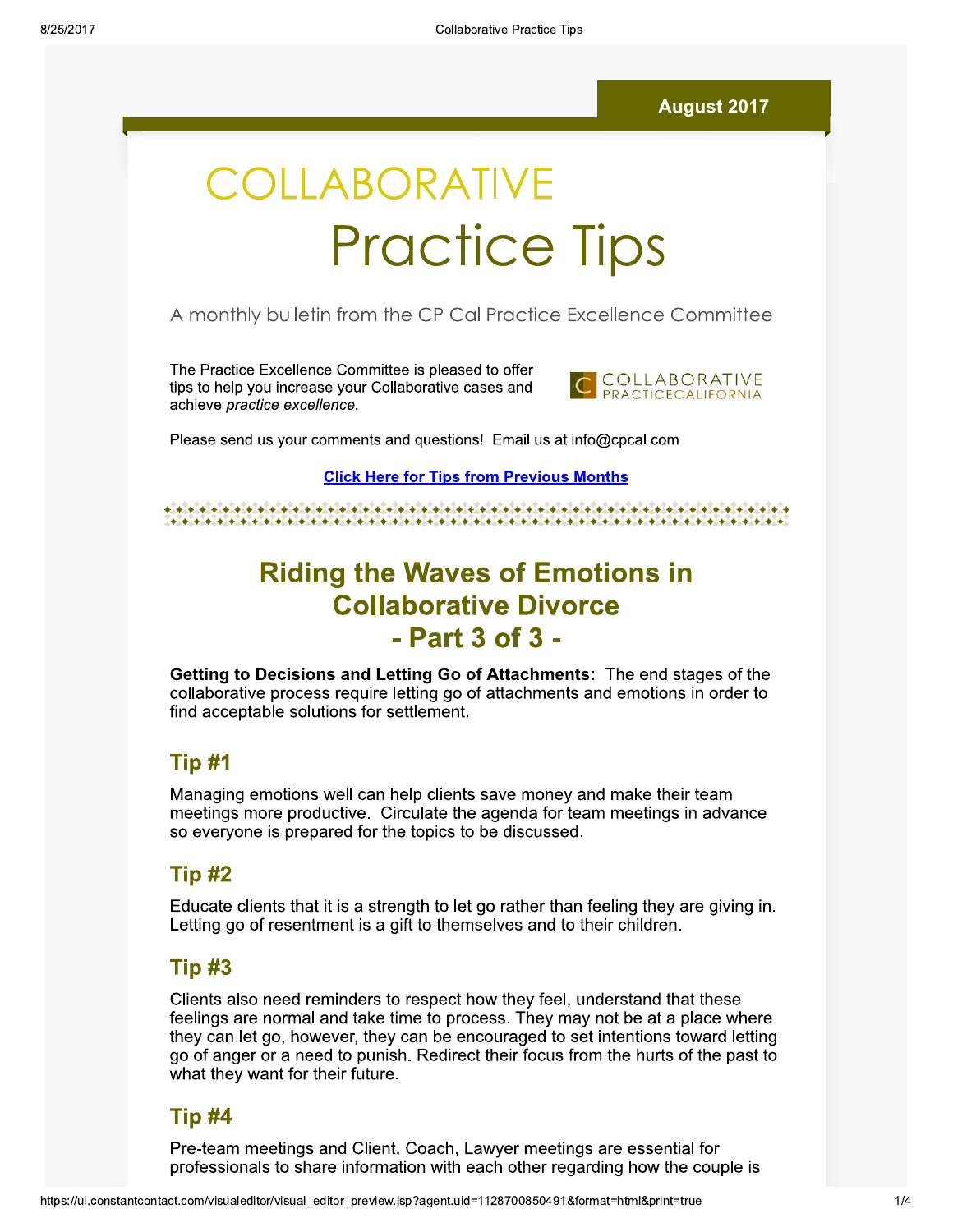progressing and how the team can inspire discussion of options. This time is also essential to help professionals create a safe and positive setting for the couple's process.

#### Tip #5

During team meetings redirect conversations that are off task and name when it is important to move a topic to another team meeting or a coaching meeting.

### Tip #6

Reflect back on the couple's Mission Statement and stated interests to encourage progress towards options that meet these aspirations and focus on common goals.

# Tip #7

Remind clients that finding acceptable solutions means considering what their spouse would agree to, as well as, what works for them.

# Tip #8

**Reasoning with clients** to consider options may need to happen over time in individual and CCL meetings.

#### Tip #9

Reframing can help clients see possibilities and create a positive vision for their future especially when they tend to focus on the glass as half empty.

### **Tip #10**

Work towards assisting clients in making simple proposals and counter proposals to help them find areas of agreement. Suggest spending less time on reasons why a solution works or does not work to avoid repetitive cycles of discussion.

# **Tip #11**

During the team debrief reflect on emotions that each professional had to cope with and what were approaches that led to progress versus those that got in the way.

# **Tip #12**

Call or meet with clients after a team meeting to discuss their experiences. What was working for them and what wasn't? Often these calls will help to solidify their acceptance of agreements and avoid reneging on agreements and buyer's remorse.

We hope you enjoyed this 3 part series on Riding the **Waves of Emotions in Collaborative Divorce.**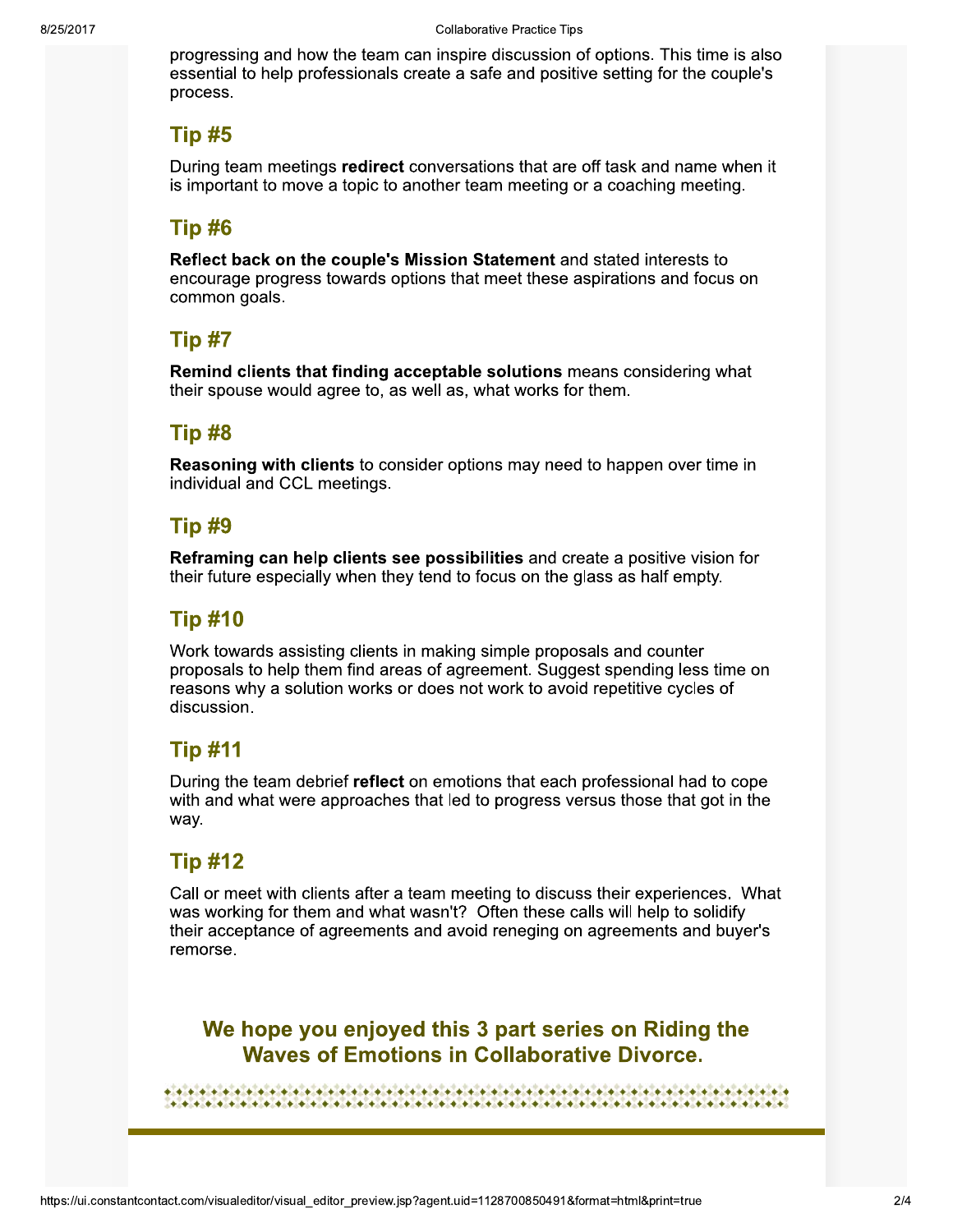**CP Cal Conference XIII** "Roots and Branches of Collaborative Practice" April 27, 2018 - April 29, 2018

# **CALL FOR PRESENTERS**

Got skills? Come share them at the **13th Annual Collaborative Practice Conference** 

Submit your proposal or nominate a colleague for an outstanding and dynamic workshop. Our theme this year is "Roots and **Branches of Collaborative Practice."** 

#### Deadline for submitting proposals is October 2, 2017!

Submitting your proposal online is easy! And, we have set it up so that you may start the process on the Proposal Submission Form and finish at any time before October 2, 2017.



**San Mateo Marriot. San Francisco Airport in San Mateo** 

# **Events & Trainings**

#### Be sure to check cpcal.com for upcoming Events and Trainings:

Sep 22, 2017 - Sep 23, 2017 **Navigating Conflict for Mental Health Professionals (West Coast)** 

Oct 04, 2017 - Oct 06, 2017 **Mediation Training with Steven Rosenberg** 

Oct 11, 2017 - Oct 13, 2017 **Mediation Training with Steven Rosenberg** 

Oct 12, 2017 - Oct 15, 2017 18th Annual IACP Networking and Educational Forum